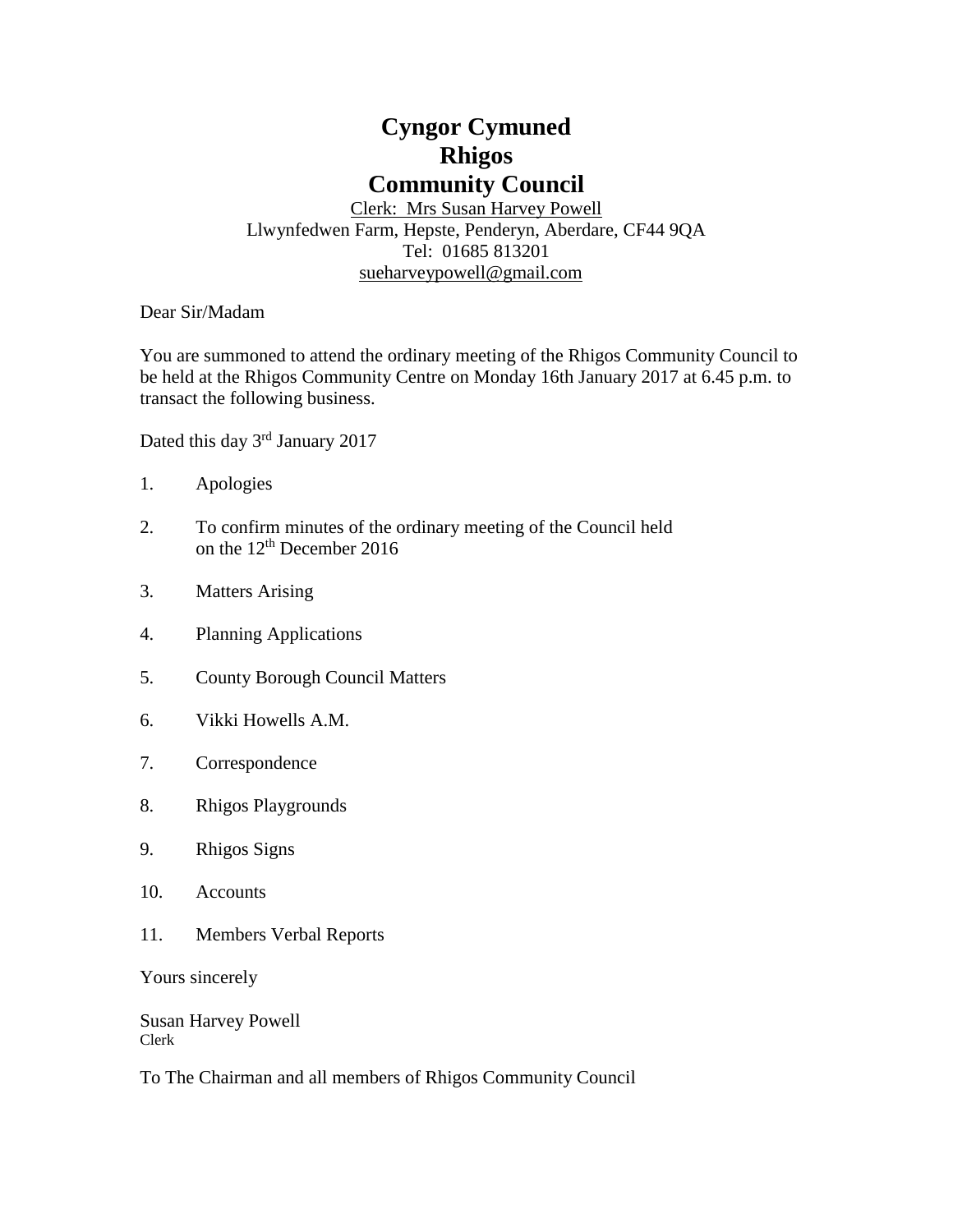# **Rhigos Community Council**

Minutes of the ordinary meeting of Rhigos Community Council held at Rhigos Community Centre on Monday 12th December 2016 at 6.45 p.m.

Present: Cllrs. M Pope, G Thomas, P Oliver, L Leach, H Wagner, S Maull, A Tobin, M Smith, C Hopes, M Evans

Apologies: Cllr. O Morgan

#### **2016/103 Minutes**

It was resolved to confirm Minutes of the Ordinary Meeting of the Council held on 12th December 2016

# **2016/104 Declaration of Interest**

None recorded.

### **2016/105 Matters Arising**

a. Unsafe memorial stones Rhigos cemetery – Spring 2017

b. Advertising Boards – site visit to be arranged.

## **2016/106 Planning**

- It was resolved to note:
- a. Penderyn Sewage Treatment Works Screening Opinion

## **2016/107 County Borough Council Matters**

It was resolved that the following complaints be passed on to Councillor G Thomas for his attention.

## Previous Complaints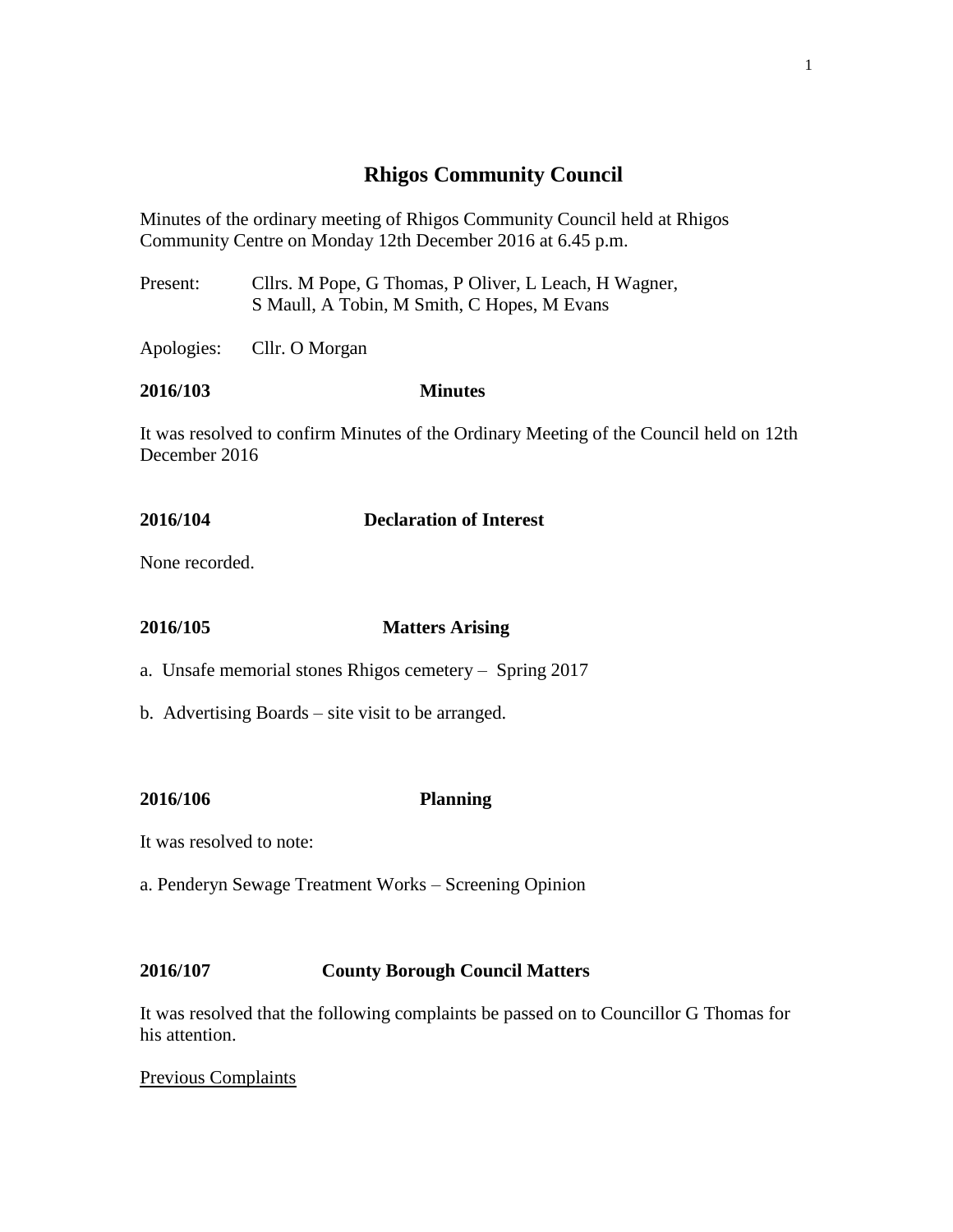The motorbike track  $-$  it is classed as a major development due to the size of the site which will mean a public consultation and discussions with community council. Necessary arrangements will be made.

The pavement outside 22 Heol y Bryn is broken up – photograph been sent to RCT

Rhigos Post Office was closed for 2 weeks – Cllr. Thomas has written but received no reply

The is a notice on the telephone box regarding it's removal. – no reply

There are a lot of people suffering from cancer in Rhigos and a high volume of asthma we are still waiting for the Public Health report.

Radiation – report states that the levels from the sub-station would be significantly below guidelines

Burning in gardens – report to 01443 425001 with any concerns.

Ferrari's site – notice served in respect of Statutory Nuisance on  $16<sup>th</sup>$  Nov 2016.

The old changing rooms on the football field are dangerous – no reply

The first house in Heol y Graig has gates that open onto the main road making visibility poor – Cllr Evans will speak to the owner

The dip near Treherbert roundabout has not been repaired.

The light outside 3 Heol y Graig goes off at 11.00 p.m.

There is a pot hole on the road between 10  $& 11$  Heol y Graig – does not meet category

Heol y Bryn Drainage – Keri Pearce was of the opinion that there were sufficient drains but the water could be draining off higher ground and would be the responsibility of the land owners.

Woodchipping Halt Road – the company have confirmed that they have taken advice and will not be chipping anywhere near the houses.

Illegal bikes – a police presence will be arranged on a Sunday

Barrier across parish road – nothing to report.

#### New Complaints

a. The bridge near the shop is being surveyed and monitored for a period to determine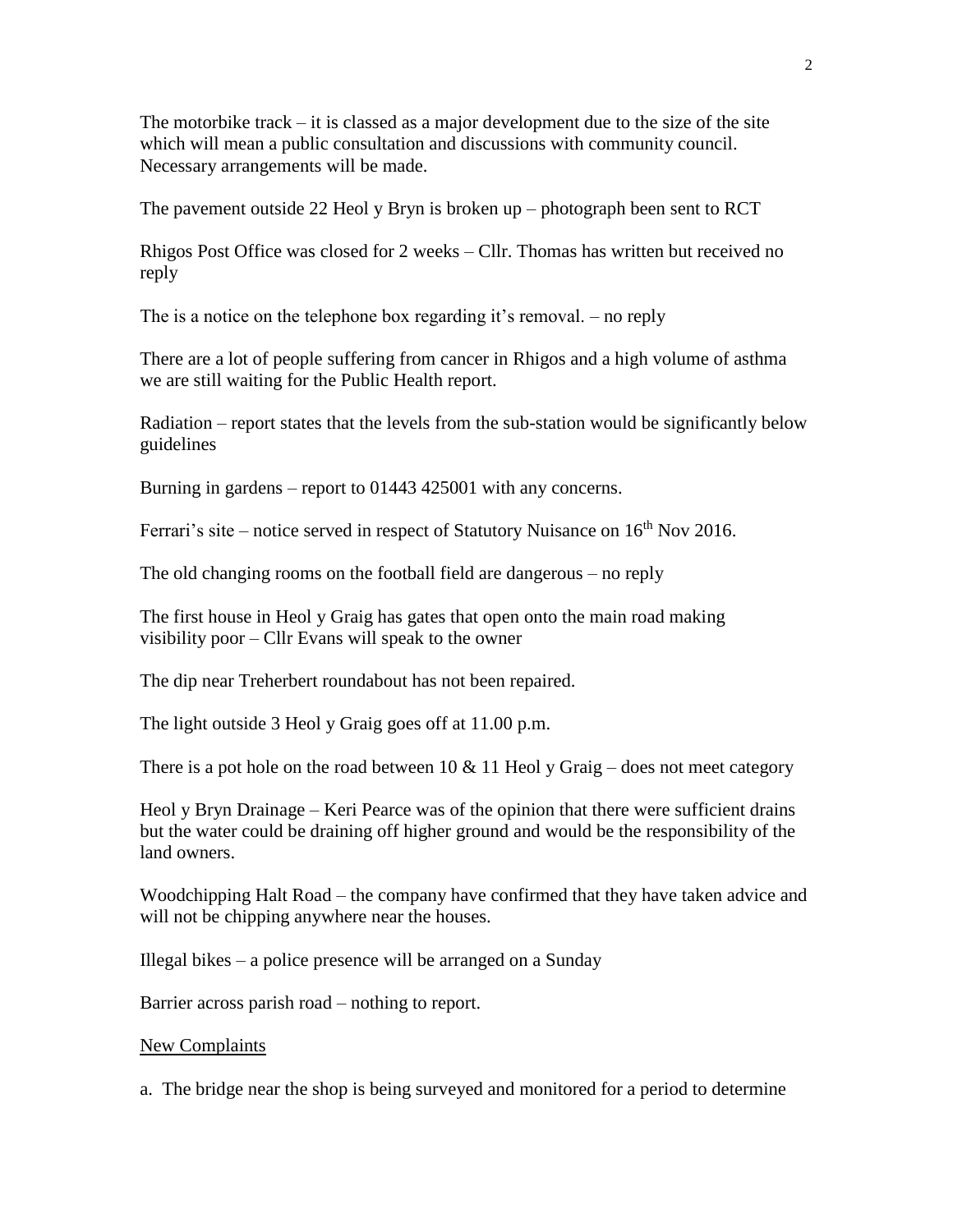whether there is need for a weight restriction.

- b. The vans repairing the flats at the bottom of Heol y Graig are parking on the junction making visibility poor.
- c. Cars parking on the grass verge at the top of Cwrt Twyn Rhyd are churning them up.
- d. There is dog mess all over the pavements in the village.
- e. There is litter around the village.
- f. The rubbish pickers on the main road are only picking off the pavements not the grass verges.
- g. Rubbish has been dumped on the Glynneath bank and the parish road.
- h. There are pot holes on the Glynneath bank and near Penywaun Farm.
- i. The flagstones outside the shop are not even and are dangerous.
- j. The footpath from the bottom of Heol y Graig to the post box by Bryn Golwg needs repairing.

#### **2016/108 Correspondence**

It was resolved to receive the following correspondence.

a. An email has been received from Vikki Howells A.M. asking if she could attend the next meeting - agreed

#### **2016/109 Rhigos Playgrounds**

- a. Heol y Bryn playground a report has been received from the Coal Authority stating that they do not believe the collapse was not cola mining related unless any further evidence is uncovered to suggest otherwise. Cllr. Thomas had circulated a response from RCT following a report commissioned from Terra Firma. The Coal Authority will review and consult further. Cllr. Pope will email Cllr. Thomas with concerns regarding the report.
- b. The Old Adventure playground the shed will cost about £850.00 and £150.00 for delivery, Cllr. Morgan to organise this.